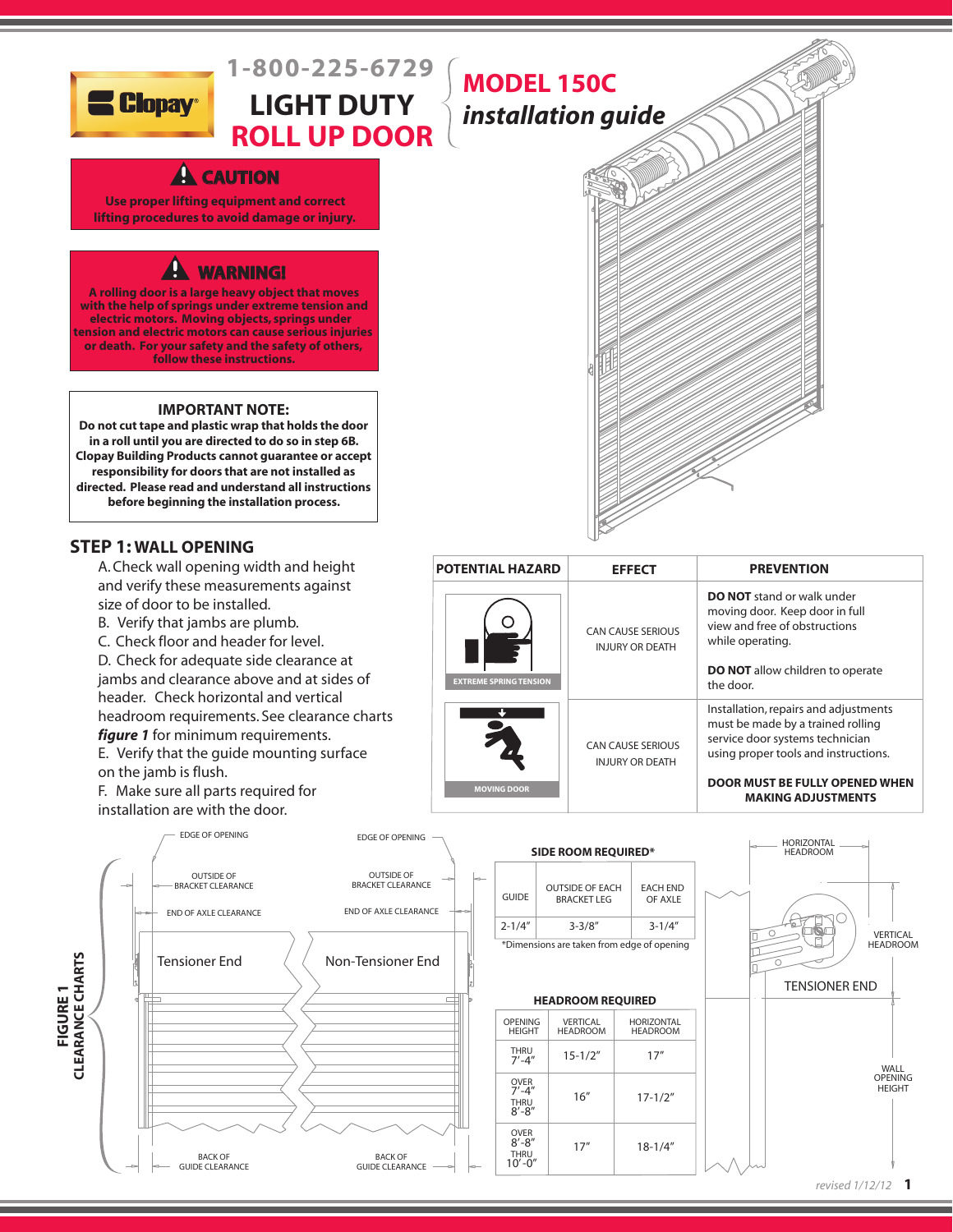#### **STEP 2: POSITION DOOR AND PARTS**

- A. Make sure floor is clean in order to prevent damage to curtain.
- B. On inside of building, place left guide on floor perpendicular to opening with guide bottom close to the left jamb and the top toward inside of building. Do the same with the right guide to the right jamb. *See figure 2.*
- C. Place door on floor at top of and between guides. Rotate door as necessary to locate bottom bar against floor. *See figures 2 and 3.*

TENSIONER BRACKET

D. Distribute hardware parts to appropriate areas.



**NOTE: Brackets, tensioner, spring(s) and curtain mounted latch are pre-assembled to the door at the factory. Do not remove.**

#### **STEP 3: GUIDES TO BRACKETS INSTALLATION**

- A. At tensioner end of door, lift flange on tensioner pawl until end of the pawl clears the tensioner ratchet wheel. Rotate bracket in order to position short leg end upward. Release flange on pawl and allow end to engage with the nearest tooth on the ratchet wheel. *See figure 3.*
- B. Bring top end of guide in alignment with bracket and insert hooks on bracket into slots in guide.
- C. Slide bracket and guide together until locking tab in guide fully engages notch in bracket.
- D. If locking tab does not fully engage with bracket notch, use a hammer and punch to bend tab into bracket notch.
- E. Repeat steps 3B through 3D for non-tension bracket and guide. The bracket will require being held in position.

### **WARNING!**

**Locking tab in guide must fully engage with notch in bracket. Failure to do so may allow the door to fall during installation, which can cause serious injury or death and/or damage to door.** 

**NOTE: For opening heights over 8'-8", clamp bottom of brackets to guides with locking pliers in order to ensure rigidity of top of guide while lifting. Remove pliers after securing brackets to jambs.**

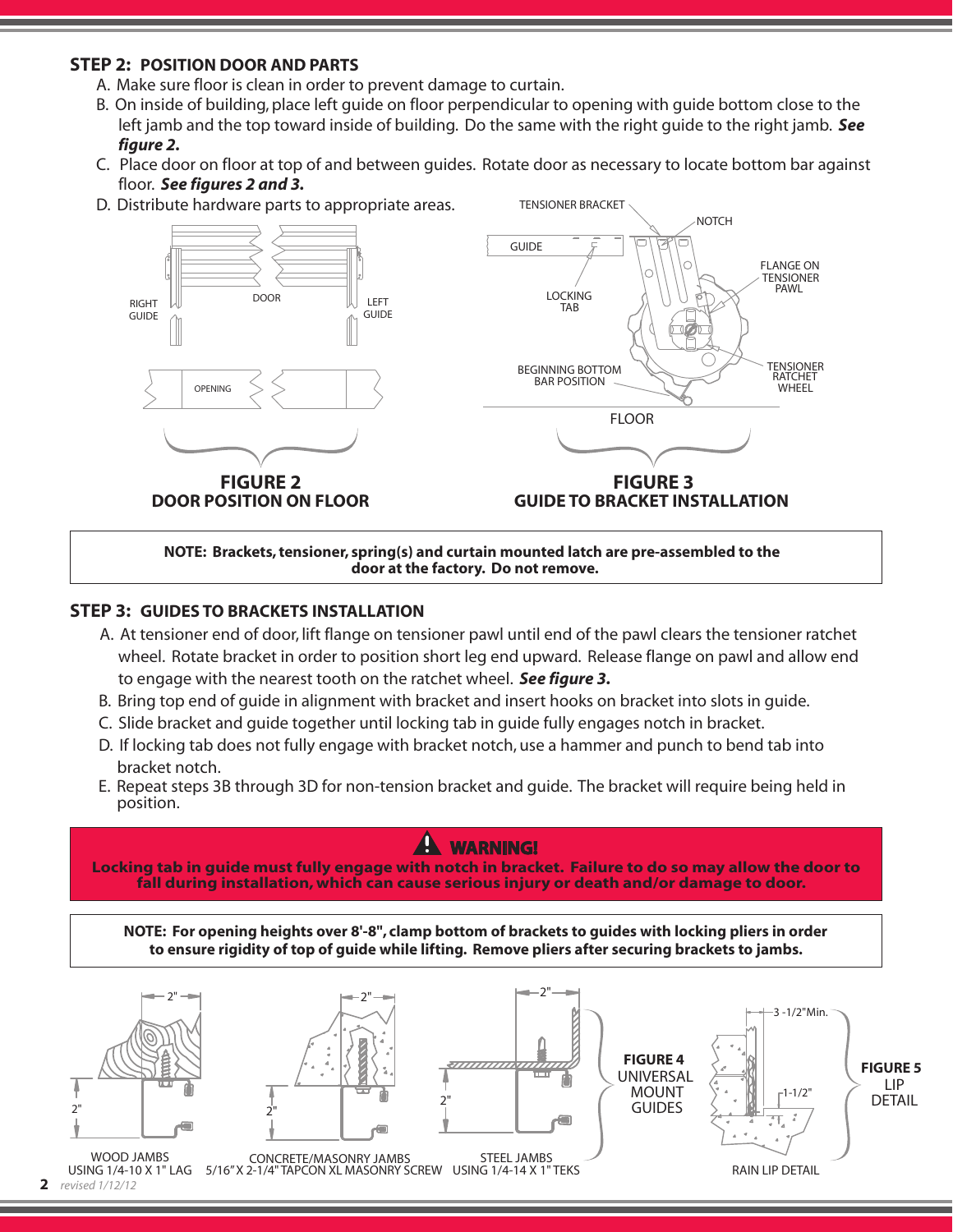#### **STEP 4: LIFTING DOOR ASSEMBLY**

- A. Move door and guide assemblies toward wall opening with bottom of guides resting next to jambs.
- B. Lift door assembly evenly, pivoting around bottom of guides. *See figure 6.*

## **A WARNING!**

**Two installers are required to lift door assembly into position against jambs. The guides are not designed to support the door weight during a one man installation. Attempting installation with only one installer can result in serious injury and/or damage to door. Do not leave door unattended until it is securely attached to jambs.**



**FIGURE 6 LIFTING DOOR ASSEMBLY**

#### **STEP 5: GUIDES AND BRACKETS TO JAMB**

- A. Attach brackets and guides to jambs using fasteners shown in *table 1.*
- B. The guides should be mounted centered about the opening and spaced curtain width  $+1$ " apart measured from back of guide to back of guide. *See figure 7.* Both guides must be plumb.
- C. The appropriate fastener must be installed at each hole location in brackets and guides. *See table 1.*

#### **TABLE 1:** Wall Fasteners included for jamb attachment of Brackets and Guides.

| <b>ITFM</b>     | <b>JAMB</b>              | <b>FASTENERS</b>                      | <b>DRILL SIZE</b> |
|-----------------|--------------------------|---------------------------------------|-------------------|
| <b>Brackets</b> | Concrete or Filled Block | 5/16" X 2-14" Tapcon XL Masonry Screw | None              |
| and             | Steel-Structural         | 1/4"-14 x 1" TEKS Screw               | None              |
| Guides          | Steel-Rollup Frame       | 1/4"-14 x 7/8" Stitch TEKS Screw      | None              |
|                 | Wood                     | $1/4$ "-10 x 1" Lag Screw             | None              |



**Door can fall if both brackets are not securely fastened to the jambs. All fasteners attaching brackets to jambs must fit securely into a structural member or surface. If door falls, serious injury or death and/or damage to door can result.**

**NOTE: Welding of guides to the jambs is not recommended.**



#### **STEP 6: SETTING INITIAL SPRING TENSION**

- A. Rotate door 1-1/2 revolutions in the direction that would send the bottom bar down through the guides.
- coil. Direct the bottom bar down into the guides, stopping just past the head stop area and hold securely through completion of step 7. B. While firmly holding the door at the bottom bar, cut the tape and plastic wrap that holds the door in a

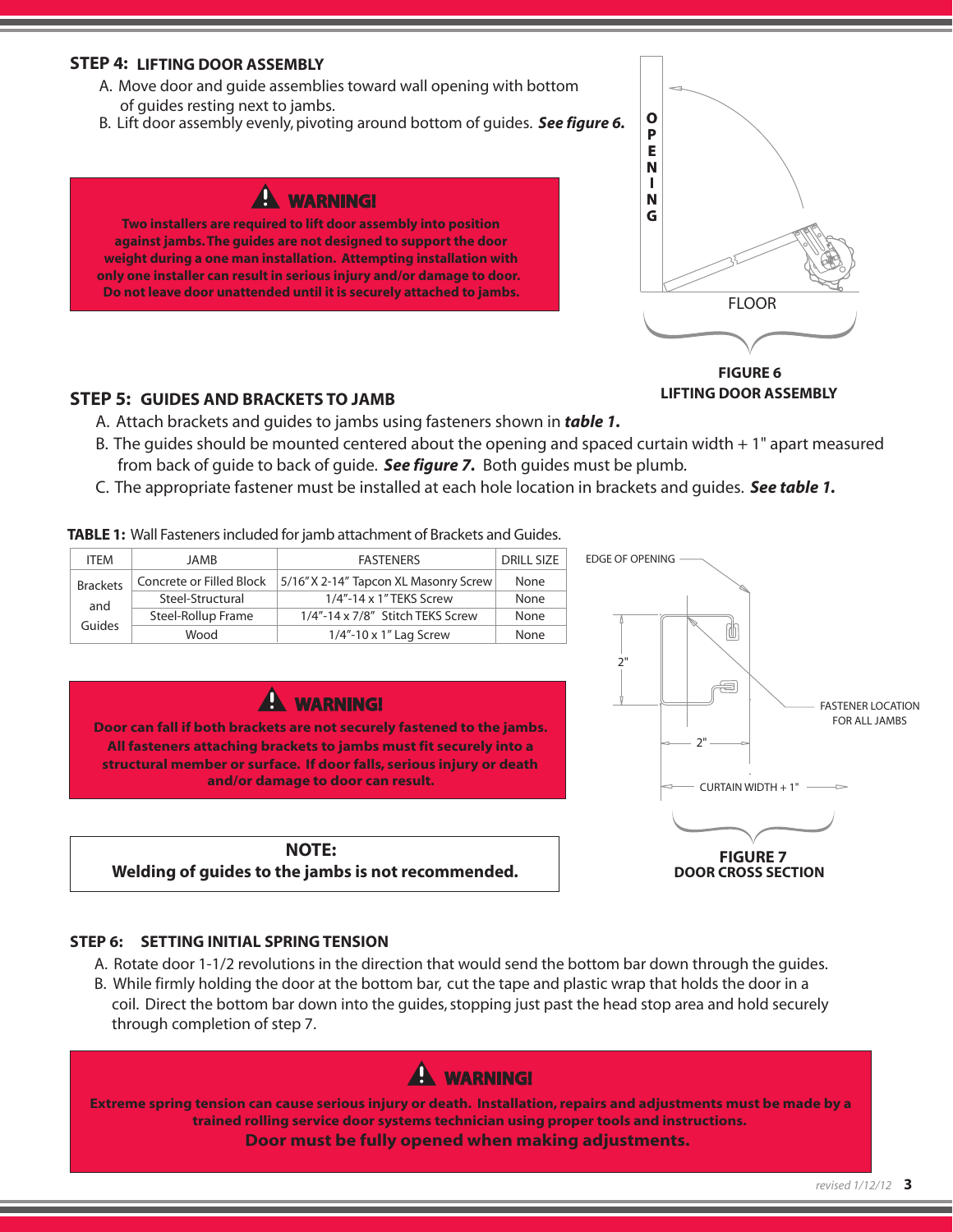#### **STEP 7: HEAD STOPS**

- A. Slide head stop from inside of each guide. *See figure 8.*
- B. Secure each head stop to quide with  $1/4$ -20 x  $1/2$ " thread cutting type F hex screw.



- A. Lower and raise the door to test the door balance.
- B. If door is easy to close, but hard to open; increase spring tension.
- C. If door is hard to close, but easy to open; decrease spring tension.

#### **STEP 10: ADJUST SPRING TENSION**

- A. Place 3/8" diameter winding bar in tensioner ratchet wheel. *See figure 11.*
- B. Rotate winding bar in the down direction to increase spring tension. Each engagement of a tooth equals 1/8 turn.
- C. To decrease spring tension, pull down slightly on winding bar until pawl disengages tooth. Lift flange on pawl and move winding bar up until past the pawl/tooth engagement. Allow pawl to rest on ratchet wheel and continue moving winding bar up until the pawl is fully engaged with the tooth.
- D. Remove winding bar and operate door.



**NOTE: Latch slide slot in the guide may require adjusting after door installation due to variances in manufacturing and/or site conditions.**

**4** *revised 1/12/12*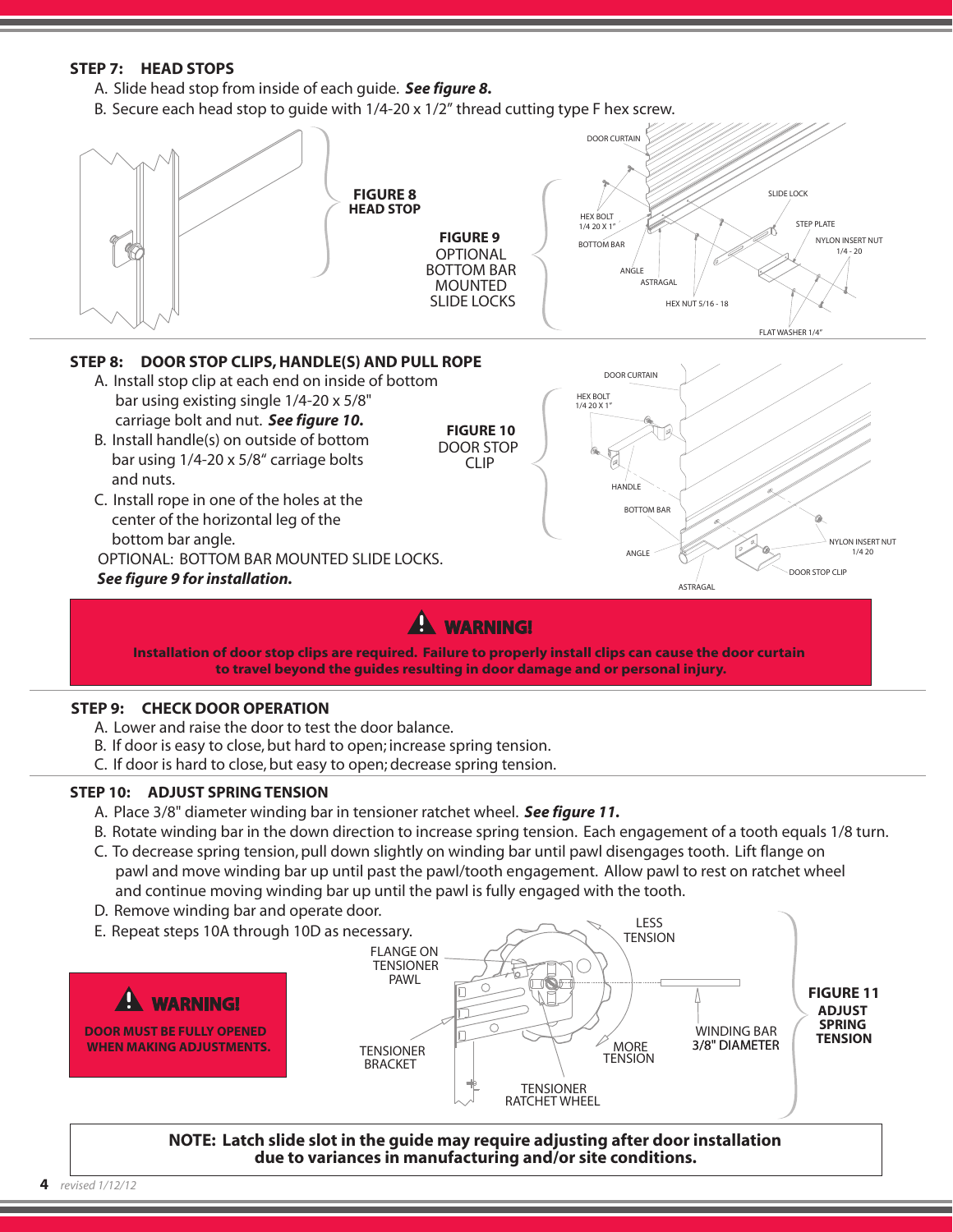#### **NOTE:**

**Brackets, tensioner, spring(s) and curtain mounted latch are pre-assembled to the door at the factory. Do not remove.**

#### **GUIDES - TO - BRACKETS INSTALLATION (SNAP ON)** *See figure 12.*

- A. At tensioner end of door, lift flange on tensioner pawl until end of the pawl clears the tensioner rachet wheel. Rotate bracket in order to position short leg end upward. Release flange on pawl and allow end to engage with the nearest tooth on rachet wheel. *See figure 3.*
- B. Bring top end of guide in alignment with bracket and insert hooks on bracket into slots guide.
- C. Slide bracket and guide together until locking tab in guide fully engages notch in bracket.
- D. If locking tab does not fully engage with bracket notch, use a hammer and punch to bend tab into bracket notch.
- E. Repeat steps A through D for other bracket and guide. The bracket will require being held in position.

**NOTE: For opening heights over 8'-8", clamp bottom of brackets to guides with locking pliers in order to ensure rigidity of top of guide while lifting. Remove pliers after securing brackets to jambs.**

#### **GUIDES - TO - BRACKETS INSTALLATION (BOLT ON)** *See figure 13.*

A. Attach door to bracket guides. Use 2 each 1/4-20 x 5/8" carriage bolts and 1/4-20 serrated flange hex nuts per bracket.